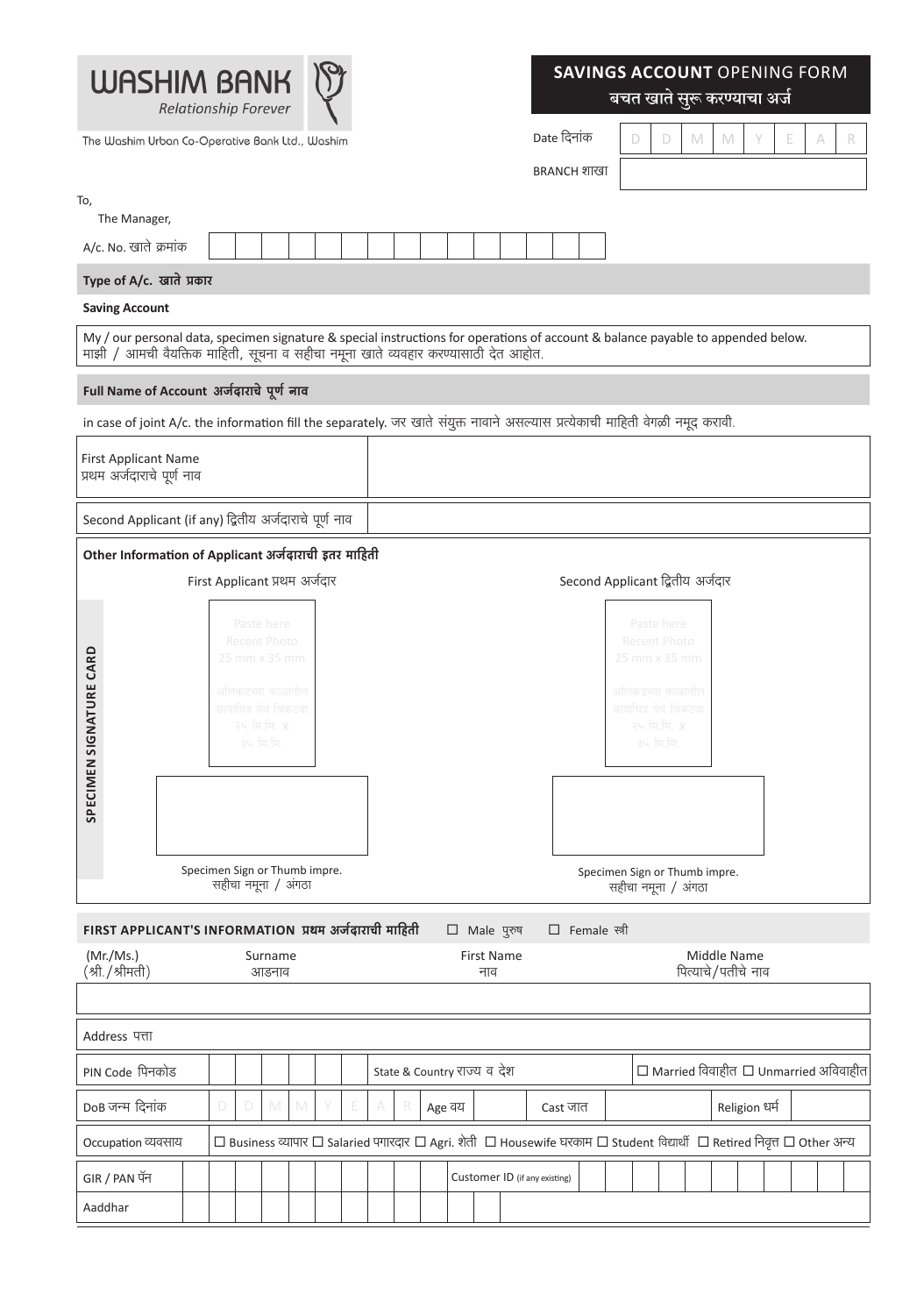| If self employed                                                                                                                                 | □ Doctor डॉक्टर □ Lawyer वकील □ Engineer इंजीनिअर □ C.A. सी.ए. □ Other इतर                                               |                  |   |  |        |                                      |        |                                                                             |                                                  |          |                      |                      |                                                  |  |  |                                   |  |  |  |
|--------------------------------------------------------------------------------------------------------------------------------------------------|--------------------------------------------------------------------------------------------------------------------------|------------------|---|--|--------|--------------------------------------|--------|-----------------------------------------------------------------------------|--------------------------------------------------|----------|----------------------|----------------------|--------------------------------------------------|--|--|-----------------------------------|--|--|--|
| Education शिक्षण<br>□ SSC दहावी □ HSC बारावी □ Graduate ग्रॅज्यूएट □ Other वगैरे                                                                 |                                                                                                                          |                  |   |  |        |                                      |        |                                                                             |                                                  |          |                      |                      |                                                  |  |  |                                   |  |  |  |
|                                                                                                                                                  | If Salaried employed with                                                                                                |                  |   |  |        |                                      |        |                                                                             |                                                  |          |                      |                      |                                                  |  |  |                                   |  |  |  |
| Monthly Income मासिक उत्पन्न                                                                                                                     |                                                                                                                          |                  |   |  |        |                                      |        |                                                                             |                                                  |          |                      |                      |                                                  |  |  |                                   |  |  |  |
| <b>Busines Annual Turnover Rs.</b><br>व्यापारातील वार्षिक टर्नओवर/उलाढाल                                                                         |                                                                                                                          |                  |   |  |        |                                      |        |                                                                             |                                                  |          |                      |                      |                                                  |  |  |                                   |  |  |  |
| Plese choose the following (please $\boxtimes$ ) योग्य जागी $\boxtimes$ निशानी करावी.                                                            |                                                                                                                          |                  |   |  |        |                                      |        |                                                                             |                                                  |          |                      |                      |                                                  |  |  |                                   |  |  |  |
| □ Senior Citizen जेष्ठ नागरिक □ Pensioner पेंशनर   □ NRI □ Staff बँकेचा स्टाफ   □ Ex. Staff सेवानिवृत्त कर्मचारी   □ Others इतर   □ Minor अज्ञान |                                                                                                                          |                  |   |  |        |                                      |        |                                                                             |                                                  |          |                      |                      |                                                  |  |  |                                   |  |  |  |
| Minor date of birth अज्ञानाची जन्मतारिख                                                                                                          |                                                                                                                          |                  |   |  |        |                                      |        | In case of Minor Name og Guardian<br>वारसदार आवश्यक असल्यास पालनकर्ताचे नाव |                                                  |          |                      |                      | Relationship with minor अज्ञानाशी नाते           |  |  |                                   |  |  |  |
| D.<br>M<br>M                                                                                                                                     | A                                                                                                                        | R                |   |  |        |                                      |        |                                                                             |                                                  |          |                      |                      |                                                  |  |  |                                   |  |  |  |
| Communication Address पत्रव्यवहाराचा पत्ता                                                                                                       |                                                                                                                          |                  |   |  |        |                                      |        |                                                                             |                                                  |          |                      |                      |                                                  |  |  |                                   |  |  |  |
| □ Flat फ्लॅट क्र. □ Door घर □ Block No.                                                                                                          |                                                                                                                          |                  |   |  |        |                                      |        |                                                                             | □ Building □ House Name बिल्डिंगचे नाव           |          |                      |                      |                                                  |  |  |                                   |  |  |  |
| □ Road रस्ता □ Street चाळ □ Lane ओळ                                                                                                              |                                                                                                                          |                  |   |  |        |                                      |        |                                                                             | $\Box$ At मुक्क़ाम $\Box$ Post पोस्ट             |          |                      |                      |                                                  |  |  | $\Box$ Taluka तालुका              |  |  |  |
| □ Dist. जिल्हा □ City शहर □ State राज्य                                                                                                          |                                                                                                                          |                  |   |  |        |                                      |        |                                                                             |                                                  |          | Pin code पिन कोड     |                      |                                                  |  |  |                                   |  |  |  |
| Tel. No. Off. टेलि.नं. ऑफिस                                                                                                                      |                                                                                                                          |                  |   |  |        |                                      |        |                                                                             | Tel. Resi. टेलि. घर                              |          |                      |                      |                                                  |  |  |                                   |  |  |  |
| Mobile No. मोबाईल नं. १                                                                                                                          |                                                                                                                          |                  |   |  |        |                                      |        |                                                                             | Mob. No. मोबा.नं.२                               |          |                      |                      |                                                  |  |  |                                   |  |  |  |
|                                                                                                                                                  | E-Mail Address ई मेल पत्ता                                                                                               |                  |   |  |        |                                      |        |                                                                             |                                                  |          |                      |                      |                                                  |  |  |                                   |  |  |  |
| Fax No. फॅक्स नं.                                                                                                                                |                                                                                                                          |                  |   |  |        |                                      |        | Share Holder No. बँकेचा सभासद असल्यास                                       |                                                  |          |                      |                      |                                                  |  |  |                                   |  |  |  |
| Weaker Section दुर्बल घटक वर्गवारी                                                                                                               |                                                                                                                          |                  |   |  |        |                                      |        |                                                                             |                                                  |          |                      |                      |                                                  |  |  |                                   |  |  |  |
| Residential Address घरचा पत्ता                                                                                                                   |                                                                                                                          |                  |   |  |        |                                      |        |                                                                             |                                                  |          |                      |                      |                                                  |  |  |                                   |  |  |  |
| □ Flat फ्लॅट क्र. □ Door घर □ Block No.                                                                                                          |                                                                                                                          |                  |   |  |        |                                      |        |                                                                             | $\Box$ Building $\Box$ House Name बिल्डिंगचे नाव |          |                      |                      |                                                  |  |  |                                   |  |  |  |
| □ Road रस्ता □ Street चाळ □ Lane ओळ                                                                                                              |                                                                                                                          |                  |   |  |        | $\Box$ At मुक्क़ाम $\Box$ Post पोस्ट |        |                                                                             |                                                  |          |                      | $\Box$ Taluka तालुका |                                                  |  |  |                                   |  |  |  |
| □ Dist. जिल्हा □ City शहर □ State राज्य                                                                                                          |                                                                                                                          |                  |   |  |        |                                      |        |                                                                             |                                                  |          |                      | Pin code पिन कोड     |                                                  |  |  |                                   |  |  |  |
| SECOND APPLICANT'S INFORMATION द्वितीय अर्जदाराची माहिती                                                                                         |                                                                                                                          |                  |   |  |        |                                      |        |                                                                             | □ Male पुरुष                                     |          | $\Box$ Female स्त्री |                      |                                                  |  |  |                                   |  |  |  |
| (Mr./Ms.)<br>(श्री./श्रीमती)                                                                                                                     |                                                                                                                          | Surname<br>आडनाव |   |  |        |                                      |        | <b>First Name</b><br>नाव                                                    |                                                  |          |                      |                      |                                                  |  |  | Middle Name<br>पित्याचे/पतीचे नाव |  |  |  |
|                                                                                                                                                  |                                                                                                                          |                  |   |  |        |                                      |        |                                                                             |                                                  |          |                      |                      |                                                  |  |  |                                   |  |  |  |
| Address पत्ता                                                                                                                                    |                                                                                                                          |                  |   |  |        |                                      |        |                                                                             |                                                  |          |                      |                      |                                                  |  |  |                                   |  |  |  |
| PIN Code पिनकोड                                                                                                                                  |                                                                                                                          |                  |   |  |        |                                      |        | State & Country राज्य व देश                                                 |                                                  |          |                      |                      | $\Box$ Married विवाहीत $\Box$ Unmarried अविवाहीत |  |  |                                   |  |  |  |
| DoB जन्म दिनांक                                                                                                                                  | D<br>D.                                                                                                                  | M                | M |  | E<br>A | R                                    | Age वय |                                                                             |                                                  | Cast जात |                      |                      |                                                  |  |  | Religion धर्म                     |  |  |  |
| Occupation व्यवसाय                                                                                                                               | □ Business व्यापार □ Salaried पगारदार □ Agri. शेती □ Housewife घरकाम □ Student विद्यार्थो □ Retired निवृत्त □ Other अन्य |                  |   |  |        |                                      |        |                                                                             |                                                  |          |                      |                      |                                                  |  |  |                                   |  |  |  |
| GIR / PAN पॅन                                                                                                                                    |                                                                                                                          |                  |   |  |        |                                      |        |                                                                             | Customer ID (if any existing)                    |          |                      |                      |                                                  |  |  |                                   |  |  |  |
| Aadhar                                                                                                                                           |                                                                                                                          |                  |   |  |        |                                      |        |                                                                             |                                                  |          |                      |                      |                                                  |  |  |                                   |  |  |  |
| If self employed                                                                                                                                 |                                                                                                                          |                  |   |  |        |                                      |        | □ Doctor डॉक्टर □ Lawyer वकील □ Engineer इंजीनिअर □ C.A. सी.ए. □ Other इतर  |                                                  |          |                      |                      |                                                  |  |  |                                   |  |  |  |
| Education शिक्षण                                                                                                                                 | □ SSC दहावी □ HSC बारावी □ Graduate ग्रॅज्यूएट □ Other वगैरे                                                             |                  |   |  |        |                                      |        |                                                                             |                                                  |          |                      |                      |                                                  |  |  |                                   |  |  |  |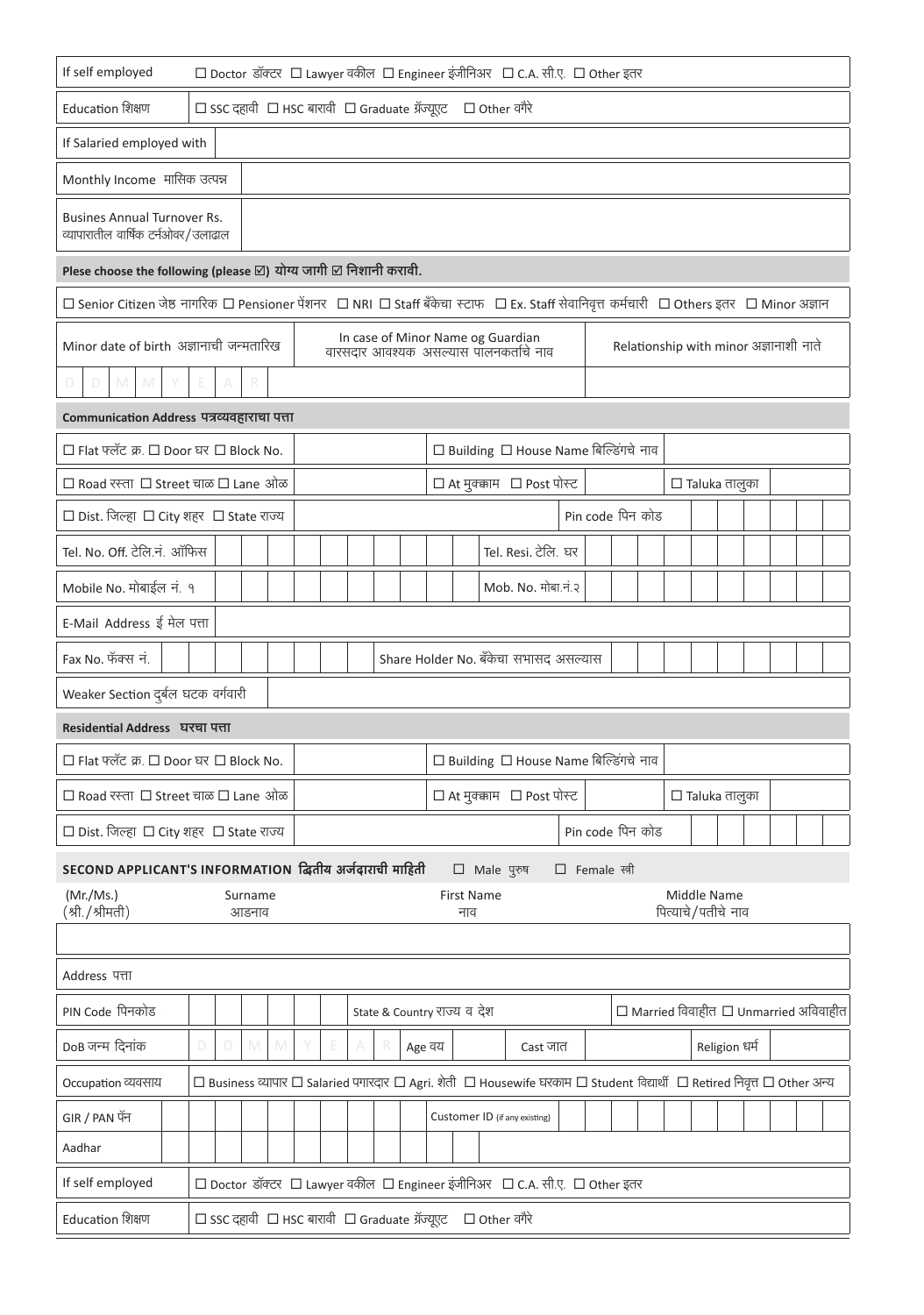| If Salaried employed with                                                                                                                                        |                                                             |  |  |                                                      |                  |  |                      |  |  |  |  |
|------------------------------------------------------------------------------------------------------------------------------------------------------------------|-------------------------------------------------------------|--|--|------------------------------------------------------|------------------|--|----------------------|--|--|--|--|
| Monthly Income मासिक उत्पन्न                                                                                                                                     |                                                             |  |  |                                                      |                  |  |                      |  |  |  |  |
| <b>Busines Annual Turnover Rs.</b><br>व्यापारातील वार्षिक टर्नओवर/उलाढाल                                                                                         |                                                             |  |  |                                                      |                  |  |                      |  |  |  |  |
| Plese choose the following (please $\boxtimes$ ) योग्य जागी $\boxtimes$ निशानी करावी.                                                                            |                                                             |  |  |                                                      |                  |  |                      |  |  |  |  |
| □ Senior Citizen जेष्ठ नागरिक □ Pensioner पेंशनर □ NRI □ Staff बँकेचा स्टाफ □ Ex. Staff सेवानिवृत्त कर्मचारी □ Others इतर □ Minor अज्ञान                         |                                                             |  |  |                                                      |                  |  |                      |  |  |  |  |
| In case of Minor Name og Guardian<br>Minor date of birth अज्ञानाची जन्मतारिख<br>Relationship with minor अज्ञानाशी नाते<br>वारसदार अज्ञान असल्यास पालनकर्ताचे नाव |                                                             |  |  |                                                      |                  |  |                      |  |  |  |  |
| M<br>D<br>M<br>R<br>D<br>A                                                                                                                                       |                                                             |  |  |                                                      |                  |  |                      |  |  |  |  |
| Communication Address पत्रव्यवहाराचा पत्ता                                                                                                                       |                                                             |  |  |                                                      |                  |  |                      |  |  |  |  |
| □ Flat फ्लॅट क्र. □ Door घर □ Block No.                                                                                                                          |                                                             |  |  | □ Building □ House Name बिल्डिंगचे नाव               |                  |  |                      |  |  |  |  |
| $\Box$ Road रस्ता $\Box$ Street चाळ $\Box$ Lane ओळ                                                                                                               |                                                             |  |  | $\Box$ At मुक्क़ाम $\Box$ Post पोस्ट                 |                  |  | $\Box$ Taluka तालुका |  |  |  |  |
| □ Dist. जिल्हा □ City शहर □ State राज्य                                                                                                                          |                                                             |  |  |                                                      | Pin code पिन कोड |  |                      |  |  |  |  |
| Tel. No. Off. टेलि.नं. ऑफिस                                                                                                                                      |                                                             |  |  | Tel. Resi. टेलि. घर                                  |                  |  |                      |  |  |  |  |
| Mobile No. मोबाईल नं. १                                                                                                                                          |                                                             |  |  | Mob. No. मोबा.नं.२                                   |                  |  |                      |  |  |  |  |
| E-Mail Address ई मेल पत्ता                                                                                                                                       |                                                             |  |  |                                                      |                  |  |                      |  |  |  |  |
| Fax No. फॅक्स नं.                                                                                                                                                |                                                             |  |  | Share Holder No. बँकेचा सभासद असल्यास                |                  |  |                      |  |  |  |  |
| Weaker Section दुर्बल घटक वर्गवारी                                                                                                                               |                                                             |  |  |                                                      |                  |  |                      |  |  |  |  |
| Residential Address घरचा पत्ता                                                                                                                                   |                                                             |  |  |                                                      |                  |  |                      |  |  |  |  |
| □ Flat फ्लॅट क्र. □ Door घर □ Block No.                                                                                                                          |                                                             |  |  | $\Box$ Building $\Box$ House Name बिल्डिंगचे नाव     |                  |  |                      |  |  |  |  |
| □ Road रस्ता □ Street चाळ □ Lane ओळ                                                                                                                              |                                                             |  |  | $\Box$ At मुक्क़ाम $\Box$ Post पोस्ट                 |                  |  | $\Box$ Taluka तालुका |  |  |  |  |
| □ Dist. जिल्हा □ City शहर □ State राज्य                                                                                                                          |                                                             |  |  |                                                      | Pin code पिन कोड |  |                      |  |  |  |  |
| Mode of Operation (please $\boxtimes$ ) खाते व्यवहार प्रकार (योग्य जागी $\boxtimes$ निशानी करावी.)                                                               |                                                             |  |  |                                                      |                  |  |                      |  |  |  |  |
| □ Self वैयक्तिक □ Singly एका सहीने □ Either or Survivor दोहोपैकी एक □ Former or Survivor पहिला किंवा उत्तरजीवी □ jointly संयुक्त                                 |                                                             |  |  |                                                      |                  |  |                      |  |  |  |  |
| $\Box$ Any one of us or survivors आम्हांपैकी एक किंवा उत्तरजीवीस $\Box$ Other इतर                                                                                |                                                             |  |  |                                                      |                  |  |                      |  |  |  |  |
| In case of Saving Cheque Book Facility Required   बचत खाते असल्यास त्यावर चेक बुक सुविधा आवश्यक माहिती नमूद करावी                                                |                                                             |  |  |                                                      |                  |  |                      |  |  |  |  |
| Without cheque book Facility बिगर चेक बुक                                                                                                                        | $\square$ Yes होय $\square$ No नाही                         |  |  | Mini. Bal. Rs. खात्यात कमीत कमी ठेवावयाची शिल्लक रु. |                  |  |                      |  |  |  |  |
| Cheque book Facility चेक बुक सुविधा आवश्यक                                                                                                                       | □ Yes होय □ No नाही                                         |  |  | Mini. Bal. Rs. खात्यात कमीत कमी ठेवावयाची शिल्लक रु. |                  |  |                      |  |  |  |  |
| Valued Customer अर्जदाराचे पद                                                                                                                                    |                                                             |  |  |                                                      |                  |  |                      |  |  |  |  |
| □ Minister मंत्री □ Member of Local Assemble स्थानिक संस्थेचा सदस्य □ Nagar Parishad-Ward Member नगर परिषद–वॉर्ड मेंबर □ Politician राजकिय                       |                                                             |  |  |                                                      |                  |  |                      |  |  |  |  |
| Do you have an account in any other branch(es) of our Bank? बँकेच्या इतर शाखेत खाते आहे काय?                                                                     |                                                             |  |  |                                                      |                  |  |                      |  |  |  |  |
|                                                                                                                                                                  | If so, please give detailsBranch Name जर असल्यास शाखेचे नाव |  |  |                                                      |                  |  |                      |  |  |  |  |
| Account No. खाते क्र.                                                                                                                                            |                                                             |  |  |                                                      |                  |  |                      |  |  |  |  |
| $\square$ Yes होय $\square$ No नाही<br>Any Relatives setteled abroad परदेशात कोणी नातेवाईक आहे काय                                                               |                                                             |  |  |                                                      |                  |  |                      |  |  |  |  |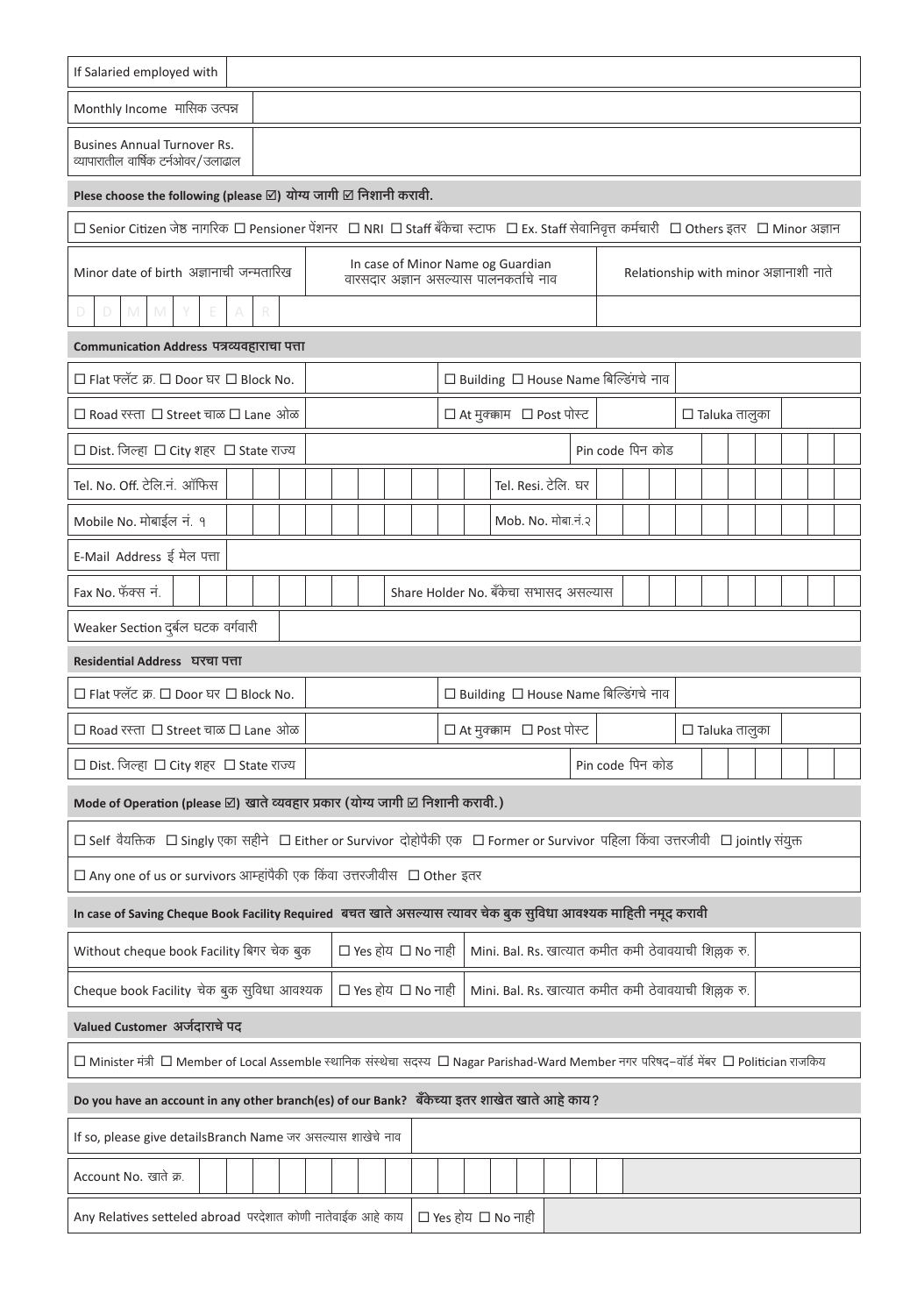| If yes, please mention their names & address असल्यास कृपया नाव व पत्ता लिहावा                                 |  |  |  |  |  |  |  |
|---------------------------------------------------------------------------------------------------------------|--|--|--|--|--|--|--|
| <b>SMS Alert बँकेची एसएमएस सुविधा</b>   □ Yes होय □ No नाही   ATM Facility एटीएम सुविधा   □ Yes होय □ No नाही |  |  |  |  |  |  |  |
| Term & conditions नियम अटी                                                                                    |  |  |  |  |  |  |  |

I I We have read, understood and agree to abide by the Bank's rules relating to the conduct of the above accounts/ services/ products/ fees & charges contained in the brochures of the Bank from time to time.

- I/We wish to be informed about the various features I products and promotional affers made by the Bank from time to time.
- Please issue cheque book and recover charges from my/our account as per norms of the Bank.
- Accounts will be operated and balance along with interest payable as per operationa instructions given above.
- I shall represent the said minor or in all future transactions of any description in the above account until the said minor attains majority.
- I Will indemnify the Bank against the claim of the above minor of any withdrawal / transactions made by me in his/her account.
- I/We also agree to maintain the minimum monthly balance which the Bank to avail the facilities and agree to pay or Bank may debit the charges from my account If minimum monthly balance is not maintained and any other charges stipulated by the Bank.
- For joint account with " either or survivor " or " anyone of survivor " mode of operation : We have to advice that Bank may pay to anyone of us, any day either before or on due date, on or after due date and where no due date is fixed, on demand, the principle along with interest. Payment to any one of us is discharge to the Bank from all of us, until you receive a notice contrary to it from both/all of us. In case of death of anyone, amount to be paid to the survivor(s).
- I/We have read and understand the Account Rules and hereby agree to be bound by the terms and conditions outlined to these rules which govern the Account which I/We am/are opening /will open with Washim Urban Bank and amendments to the rules made from time to time and those relating to various services availed by me. I/we understand that the Bank may at its absolute discretion discontinue any of the services completely or partially without any notice to me/us.
- I/We authorise Washim Urban Bank or its agents to make references and enquiries as may be deemed necessary in their discretion with regard to the information furnished in this application. Washim Urban Bank and its agents are empowered to exchange, share or part with all the information, data or documents relating to my/our application inter se among themselves or to other Banks/financial institutions I credit Bureaus /Agencies / Statutory Bodies / such other entities/persons as may be deemed necessary or appropriate or as may be required for processing of such information/data by such persons or for furnishing of the processes information/data/products thereof to other Banks /Financial institutions / Credit Bureaus / Agencies / users registered with such agencies.

Signature

 $1<sup>st</sup>$  Applicant प्रथम अर्जदाराची सही | |  $2<sup>nd</sup>$  Applicant द्वितीय अर्जदाराची सही

| Introduccer Details ओळखदेणाऱ्याची माहिती                                                                                                                                                           |  |  |  |  |  |  |  |
|----------------------------------------------------------------------------------------------------------------------------------------------------------------------------------------------------|--|--|--|--|--|--|--|
| Name नाव                                                                                                                                                                                           |  |  |  |  |  |  |  |
| Address पत्ता                                                                                                                                                                                      |  |  |  |  |  |  |  |
| Bank A/c. No. बँकेतील खाते क्र.                                                                                                                                                                    |  |  |  |  |  |  |  |
| Branch Name शाखेचे नाव                                                                                                                                                                             |  |  |  |  |  |  |  |
| l certify that I know Mr. / Mrs./ Ku. मी प्रमाणित करतो की, श्री/श्रीमती/कू.                                                                                                                        |  |  |  |  |  |  |  |
| Since last यांना मागील ___________ month / years and conform his/her/their occupation and address. महिन्यापासून / वर्षापासून ओळखतो आणि<br>त्यांनी दिलेला पत्ता व व्यवसायाबद्दलची माहिती बरोबर आहे. |  |  |  |  |  |  |  |
| Date दिनांक  <br>D D M M Y<br>$\mathbb{E}$ .<br>R<br>A                                                                                                                                             |  |  |  |  |  |  |  |

Introducer Sign ओळखदाराची सही

| NOMINATION नामांकन फॉर्म                                                                                                                                                                                                                                                                                               |
|------------------------------------------------------------------------------------------------------------------------------------------------------------------------------------------------------------------------------------------------------------------------------------------------------------------------|
| Nomination under section 45ZA of the Banking Regulation Act (1949) and rule 2(1) of the Co-operative Bank (Nomination) Rules (1985) in respect of bank<br>deposit. बँकिंग रेग्यूलेशन ॲक्ट (१९४९) चा सेक्शन ४५ झेड. ए. व सहकारी बँक (नामनिर्देशन) नियम (१९८५) चा नियम २(१) (वारस) रुल्स १९८५ प्रमाणे बँकेत ठेवी असल्यास |
| I/We<br>and<br>name(s)<br>nominate the following persons to whom in the event of my/our/minor's death, the amount of the deposit held in the account, perticulars<br>whrereof are given below may be returned by Washim Urban Co. Op. Bank Ltd. Washim Branch                                                          |
| खालील व्यक्तीस नामांकित करतो / करित<br>मी/आम्ही<br>आहोत. ज्याला माझ/आमचा मृत्यू झाल्यास खात्यातील रक्कम दि वाशिम अर्बन को–ऑप. बँक वाशिम लि. यांचे कडून परत दिली जावी.                                                                                                                                                  |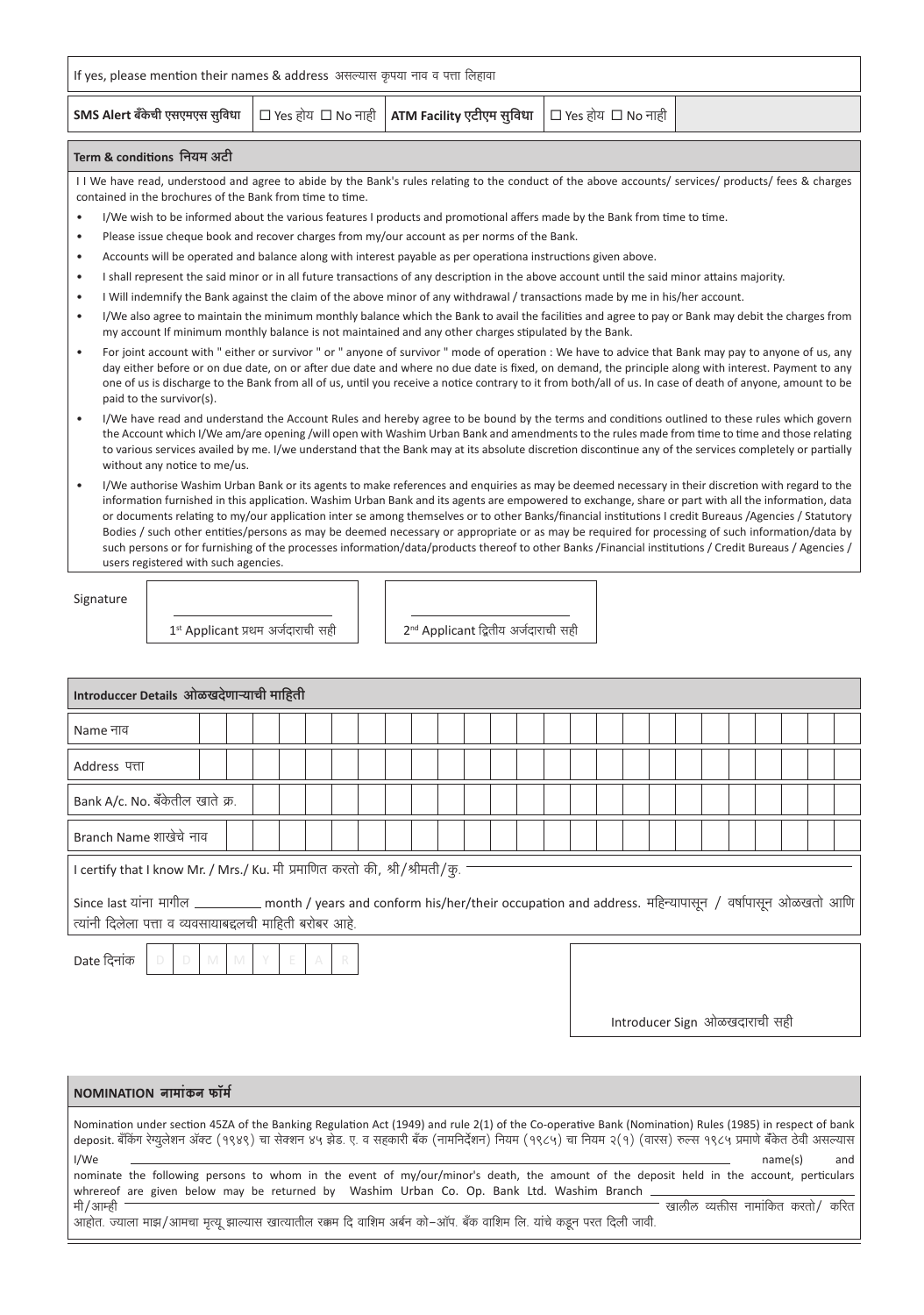| Name of Nominee<br>नामनिर्देशित व्यक्तीचे नाव                                                                                                                                                                                                                               | Date of Birth<br>जन्म तारीख | Age<br>वय | Relationship<br>वारसासोबत नाते |  |  |  |
|-----------------------------------------------------------------------------------------------------------------------------------------------------------------------------------------------------------------------------------------------------------------------------|-----------------------------|-----------|--------------------------------|--|--|--|
|                                                                                                                                                                                                                                                                             |                             |           |                                |  |  |  |
| As the nominee is monor on this day I/We appoint Mr./Mrs. /Ku. आज तारखेस वारसदार अवयस्क असल्यामूळे मी/ आम्ही श्री/ श्रीमती/ कू.                                                                                                                                             |                             |           |                                |  |  |  |
| Age वय ___________ Address पत्ता _________                                                                                                                                                                                                                                  |                             |           |                                |  |  |  |
| To receive the amount of the account on behalf of the nominee in the event of my/our death during the minority of the nominee.<br>यांना अवयस्क ते वयस्क होईपर्यंतच्या काळात जर मला/ आम्हाला/ मृत्यू आल्यास तर अवयस्कच्या वतीने खात्यातील रक्कम काढण्यास नियुक्त करतो/ करते. |                             |           |                                |  |  |  |
| Date दिनांक<br>M I<br>Y<br>- E -<br>$\Box$<br>M .<br>R<br>$\wedge$                                                                                                                                                                                                          | Place ठिकाण                 |           |                                |  |  |  |

If the depositor(s) put thumb impression(s) the same is/are to be attested by two witness.

Signature / Thumb Impression of Depositor(s) ठेवीदाराची सही / अंगठा

| Witness Name साक्षीदाराचे नाव      |  |
|------------------------------------|--|
| Witness Address साक्षीदाराचा पत्ता |  |
|                                    |  |

| Witness Sign. साक्षीदाराची सही |  |
|--------------------------------|--|

## फार्म नं. ६०

(नियम ११४ ब ची शर्त तीन पहा)

ज्या व्यक्तिचा एकतर स्थायी लेखा किंवा जनरल इंडेक्स रजिस्टर नंबर नाही आणि नियम ११४ ब ची धारा (अ) ते (ह) मध्ये निर्धारित व्यवहाराच्या संबंधी नगद भरणा करावयाचा आहे त्यांना डिक्लरेशन फॉर्म भरावा लागेल.

| घोषक (डिक्लेरन्ट) चे पूर्ण नाव व पत्ता                                                                                                                                                                                     |                  |  |  |  |  |  |
|----------------------------------------------------------------------------------------------------------------------------------------------------------------------------------------------------------------------------|------------------|--|--|--|--|--|
|                                                                                                                                                                                                                            |                  |  |  |  |  |  |
| व्यवहाराचे विवरण                                                                                                                                                                                                           | व्यवहाराची रक्कम |  |  |  |  |  |
| तुम्ही कर निर्धारित आहात?<br>∏ होय<br>∏ नाही                                                                                                                                                                               |                  |  |  |  |  |  |
| जर हो,<br>$\Box$ वार्ड / स्केल रेन्जचे विवरण जिथे अंतिम कर भरले होते ?<br>स्थायी लेखा क्रमांक / जनरल इंडेक्स रजिस्टर क्रमांक न मिळण्याचे कारण ?<br>कॉलम (१) मध्ये पत्याच्या समर्थनार्थ प्रस्तुत केलेल्या दस्ताऐवजचे विवरण. |                  |  |  |  |  |  |

| प्रमाणीकरण, |             |                                                                     |
|-------------|-------------|---------------------------------------------------------------------|
|             |             | - या द्वारे घोषीत करतो की वर उल्लेखित कथन माझ्या माहितीप्रमाणे सत्य |
| आहे         | आज प्रमाणित | वा (दिवस) ____________ महिना २०                                     |
|             |             |                                                                     |